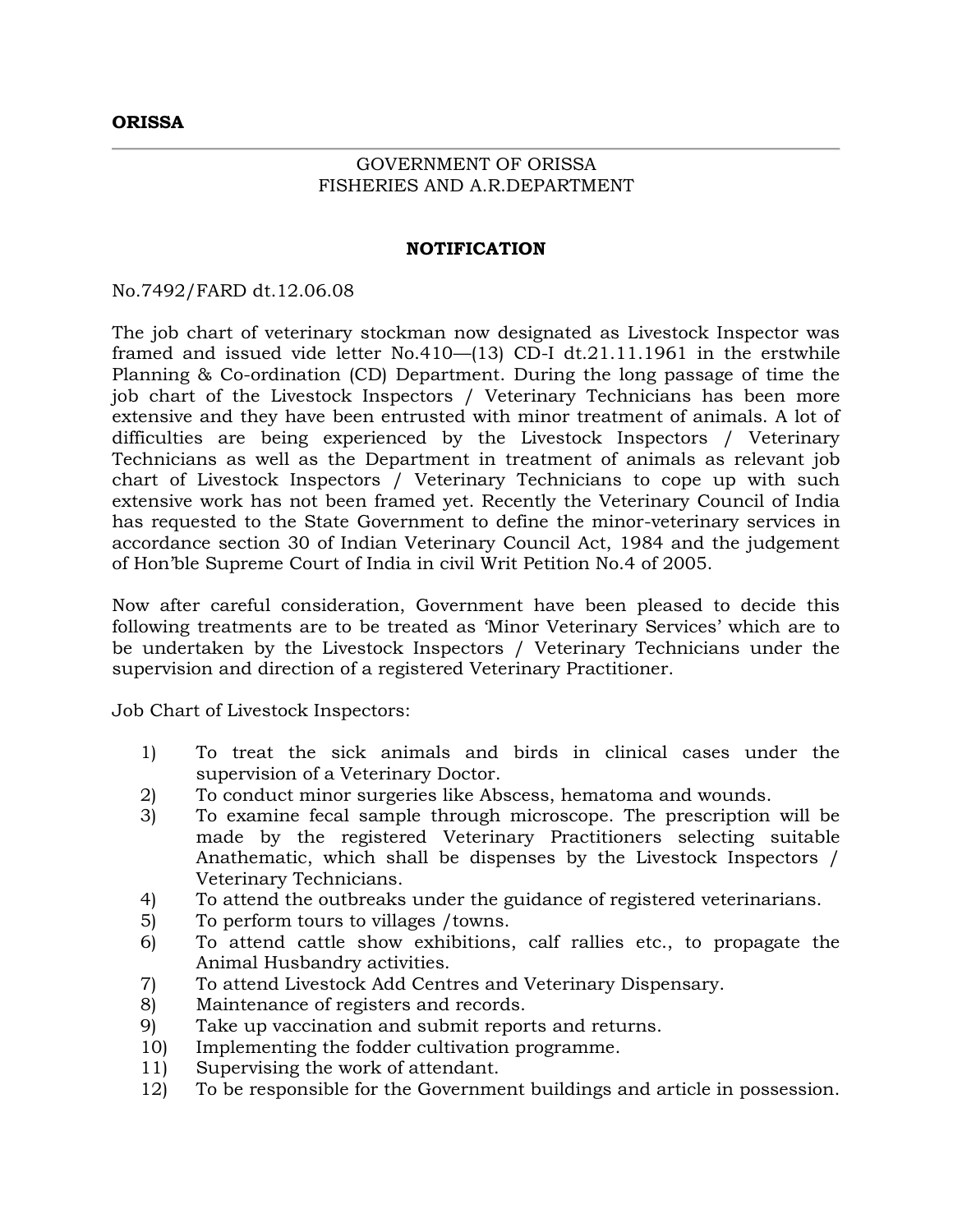- 13) To assist the V.A.S/ additional V.A.S / Junior Veterinary Officers to mobilize the desired cooperation and participation in block level programme.
- 14) To undertake programme pregnancy diagnosis manipulation of ovary. However in critical cases the same may be referred to Veterinarian.
- 15) Caring and management of stud animals kept at the center and within the ambit of service area.
- 16) Attending the works related to poultry, sheep and piggery development programme.
- 17) Educating and advising the rural masses regarding modern Animal Husbandry practices and motivate them to keep more productive domestic Animals / Birds and other livestocks.
- 18) To advise the livestock and poultry holders regarding animals management feeding and roaring practices.
- 19) To maintain the general correspondence and statistical reports pertaining to their institute.
- 20) To organize Animal Health Campus as per the advice of Veterinary Asst.Surgeon.
- 21) To attend the urgent cases of emergency in nature.
- 22) Vaccination, Castration by castrator, artificial insemination, dressing of wounds and such other types of preliminary aid or the treatment.
- 23) To undertake the required extension work in Animal Husbandry and Veterinary Sector.
- 24) Facilitate organization of cooperatives in ARD Sector.
- 25) To perform other duties to be prescribed by Government from time to time.

 By order of the Governor Hrusikesh Panda Principal Secretary to Government

Memo No.7495/FARD, dt. 12.06.08

Copy forwarded to the Director of AH & V.S. Orissa, Cuttack for information and necessary action with reference to their letter no.919/Vet., dt.7.4.2008.

He is requested to serve the job chart of notification to all the C.D.V.Os. / S.D.V.Os/S. D.V.Os immediately.